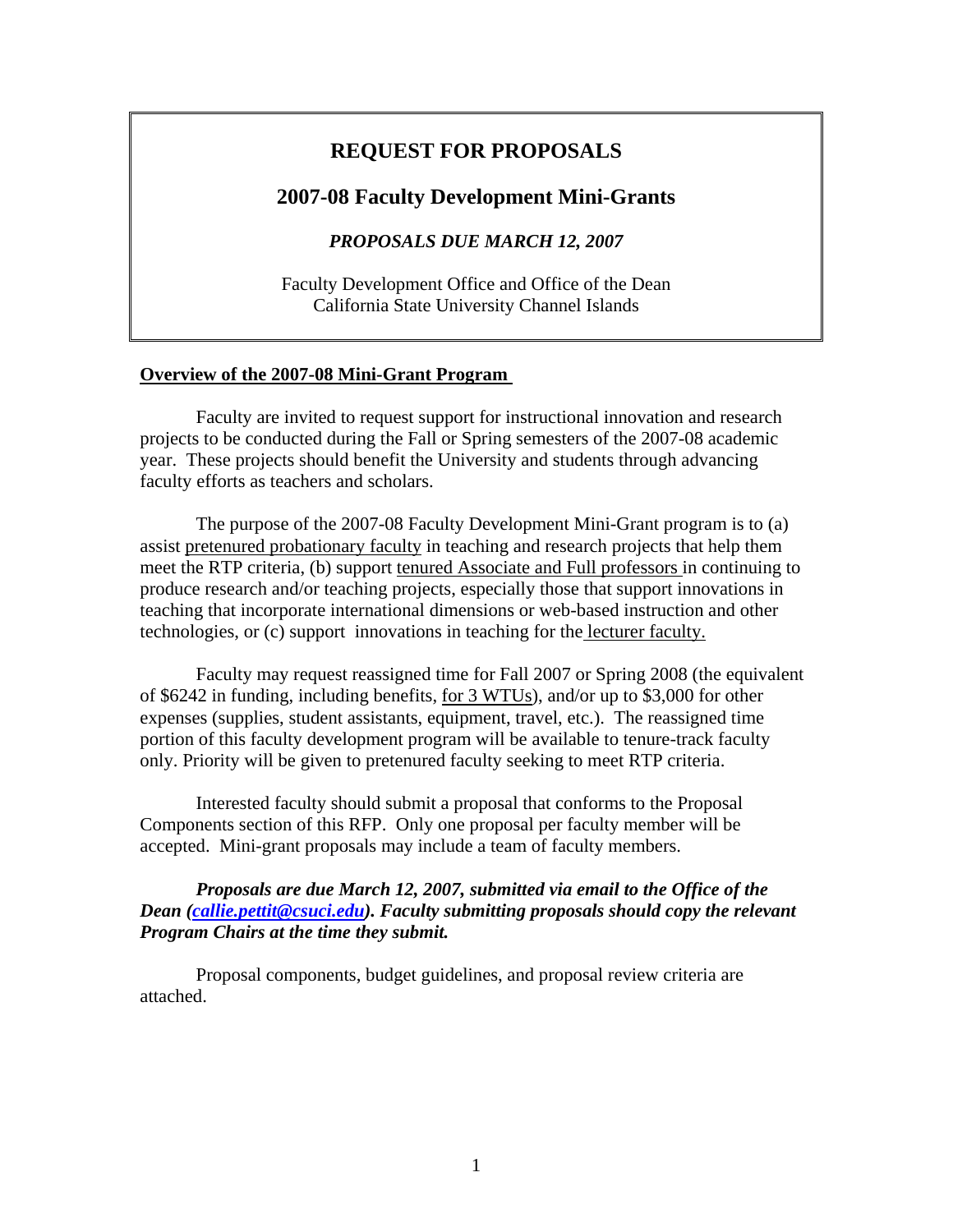### **Proposal Components**

Proposals (no longer than three, single-spaced pages) should contain the following sections in the following order:

#### I) Goals and Anticipated Outcomes

List the goals of the project and the anticipated outcomes during the period of funding of the mini-grant. If you list longer-term goals or anticipated outcomes that will extend beyond the duration of the mini-grant, clearly differentiate these from the goals and outcomes during the period of funding of the mini-grant.

Also in this section indicate how the goals and objectives are related to your assignments and responsibilities at CSUCI, and how they achieve the purposes of the 2007-08 Mini-Grant program. If you are a probationary faculty member and are seeking support for a project that will help you meet RTP criteria, explain how the project will do that (based on program or University criteria and standards and/or your annual RTP reviews).

**Special requirement for on-going projects:** Faculty requesting funding to continue projects begun with prior campus support, such as earlier faculty development grants, should include a paragraph summarizing results from the previous work.

# II) Plans and Procedures

In this section, describe the processes by which you will achieve the goals and anticipated outcomes during the funding period of the mini-grant. Write your plans and procedures so that they are clear to a person who is not in your discipline, avoiding disciplinary jargon as much as possible, and explain how they lead to achieving the goals and outcomes of the project. Your role, and that of any student assistants, must be clearly indicated in this section of the proposal with a workload that is consistent with the requested funding.

# III) Benefits of the Project

This program is for faculty professional development mini-grants. Explain how your project addresses aspects of your Professional Development Plan or contributes to your growth and success as a teacher/scholar. For example, the project may help you

- to examine, develop, and test a new approach to teaching
- to present work to disciplinary peers and receive constructive feedback
- to enhance your writing skills and publish reports of your work
- to secure research results that will lead to research funding
- to examine, develop, and test new creative techniques
- to investigate the impact of a course or of your instruction
- to research an area related to your scholarship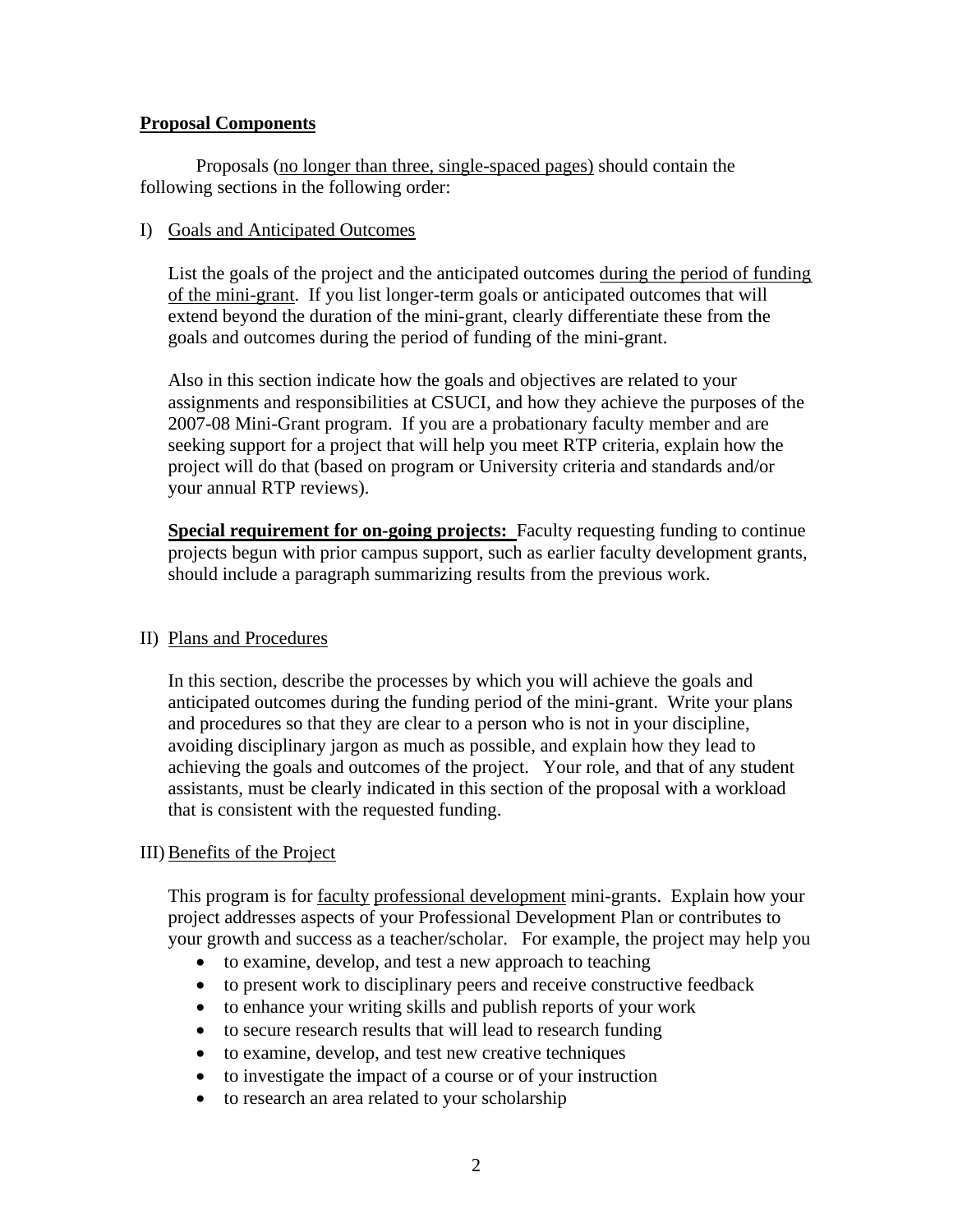Explain also the impact of your proposed project on others, showing how the campus, regional, national, and/or international community may benefit.

#### IV)Plans for Dissemination of the Project Results

Explain how you will share the results of your proposed project. All projects must have some form of dissemination appropriate to the proposal. In some cases, dissemination may involve a written report to the Dean, Program Chair, and Director of Faculty Development while for other projects, a presentation at a conference, publication of an article, submission of a proposal for extramural funding, or exhibit of creative work may be appropriate.

# V) Timeline for the Project

Present your proposed project in the form of a timeline, outlining your plan of what work will be conducted, by whom, and at what stage during the funding period of the mini-grant. If your project will extend beyond the funding period of the mini-grant, clearly indicate what portion of the work will be accomplished during the funding period. The amount of work proposed to be performed during the mini-grant funding period should be realistic considering other responsibilities of the individual(s) who will be working on the project.

# VI)Budget Narrative and Justification

Prepare an itemized budget that lists as precisely as possible all project expenditures. If you have more than one source of funding (other campus funds or extramural funds, for example), indicate what those funds cover(ed) and what expenses you are requesting be supported by this Mini-Grant. Attach to this a budget narrative that shows how the requested funds will allow the project to be achieved during the period of the 2007-08 Mini-Grant and how the requested funding is appropriate considering the nature of the proposed work. See the section that follows on **What to Consider in a Mini-Grant Budget**.

#### **Institutional Review Board Approval**

 If your project involves research on human subjects (including students in classes you teach), your proposal should be submitted to the Institutional Review Board (IRB) on or before **March 12, 2007**. Information about the IRB approval process can be obtained from the Office of Research and Sponsored Projects; contact Barbara Thorpe ([Barbara.Thorpe@csuci.edu\)](mailto:Barbara.Thorpe@csuci.edu) or Amanda Quintero ([Amanda.Quintero@csuci.edu](mailto:Amanda.Quintero@csuci.edu)) for more information about the IRB process.

# **Reporting requirements for funded projects**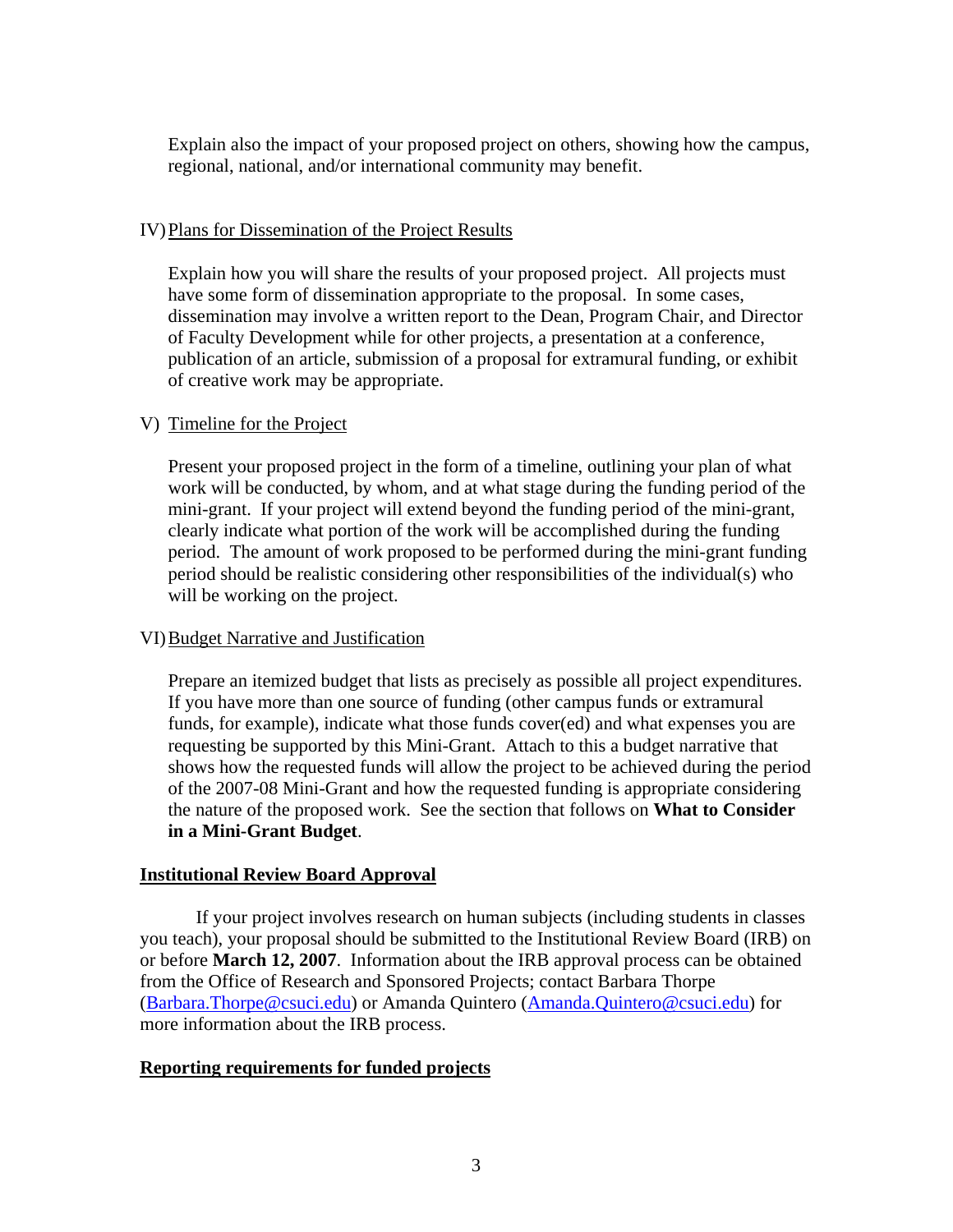Brief reports summarizing accomplishments and itemizing project expenditures are due to the Director of Faculty Development, with copies sent to the relevant Program Chair(s) and Dean, no later than **June 30, 2008.** Faculty who do not submit reports may not be eligible for subsequent mini-grants.

### **What to Consider in a Mini-Grant Budget**

*Reassigned Time.* Indicate how many units of reassigned time you are requesting (up to 3 units). Reassigned time can be requested for **either** the Fall 2007 or Spring 2008 semester. Reassigned time for lecturers is not supported by the mini-grant program and must, instead, be negotiated with the lecturer's Chair as part the annual or semester contract. Faculty may not apply for more than one mini-grant per academic year.

*Other Expenses.* The maximum funding available for the Other Expenses portion of a mini-grant is \$3,000. Because program resources are state funds available in the 2007-08 fiscal year only, awards *must be spent by June 30, 2008*. Equipment and supplies must be *requisitioned and received (with the receipt recorded in PeopleSoft) by June 30.*  Please indicate whether expenditures in each category will be spread across the semester or expended in a particular month or months. Other Expenses include:

- **1. Equipment**. Equipment (including computer hardware) that is essential to the project can be purchased *via requisition*. The total should include 8% state sales tax, shipping and handling, and costs for maintenance agreements, if required. Equipment purchased with these funds is *the property of CSU Channel Islands and must be made available for others to use*. Faculty should review the listing of campus equipment available for individuals to use before requesting equipment. When requested equipment is already available on campus, this portion of a minigrant will be cut from the budget. In some cases, the equipment may be available but has limitations for its use that should be clearly indicated in the proposal.
- **2. Supplies and services.** Supplies and services include requisitioned items such as software and publications, cartridges and chemicals, film and batteries, paints and page charges. Budgets must include funds for sales tax and for shipping and handling charges. Faculty are requested to use Interlibrary Loan whenever possible for books and other materials; Books that are funded by a Mini-Grant become the property of the CSU Channel Islands Library. Typically costs for photocopying are not funded.
- **3. Travel expenses for faculty.** Travel expenses (transportation, lodging, and meals) must be shown to be integral to the success of the project. Mini-Grant funding is not intended merely to extend or supplement travel funds provided for tenure-track faculty, and tenure-track faculty must provide a statement in the proposal that indicates how the already-allocated program travel funds will be expended. The amount of reimbursement is limited to the *per diem* rates established by the state. Travel must be completed by June  $30<sup>th</sup>$  and can be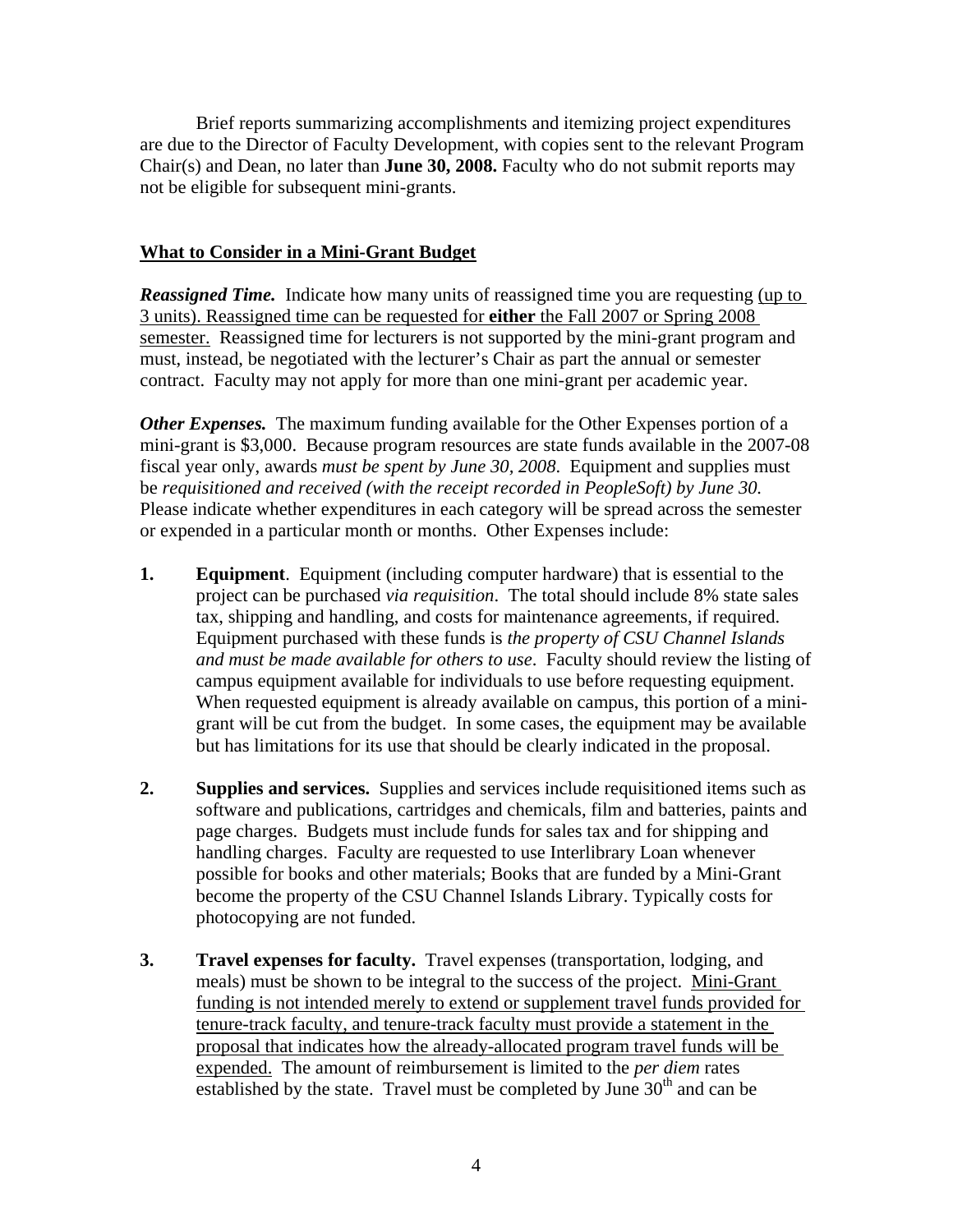accrued for reimbursement in July. (Travel claim must be submitted no later than July 31, or travel will be charged to academic program account in the new fiscal year.)

**4. Student assistants**. Students can be paid an hourly wage for their assistance with the project, but they must be hired as regular student assistants, following campus procedures. Students can work no more than 20 hours per week when classes are in session. In planning a project, faculty should recognize that having student assistants involves a significant supervisory and bookkeeping responsibility for the project director. Faculty Affairs can provide additional information on wages, classifications, and other matters related to planning a project that will involve student assistant employees. The student assistant classification and rate of pay should be clearly indicated in the budget for a mini-grant proposal. If you are funded for a student assistant, please make sure that students submit timesheets in timely manner so that wages are posted by June 30. *If not posted by June 30, wages will be charged to the academic program account in the new fiscal year*.

#### **Proposal Review Process**

The proposals will be evaluated anonymously by at least three faculty members, one of which will be in the general disciplinary area of the Applicant. Members of the Faculty Development Advisory Committee who have not submitted Mini-Grant proposals during this funding cycle, and members of the faculty at-large will serve as reviewers. Reviewers will use the Mini-Grant Proposal Evaluation Form (provided at the end of this RFP) to rate proposals independently and as a guideline for reaching group consensus among the three evaluators.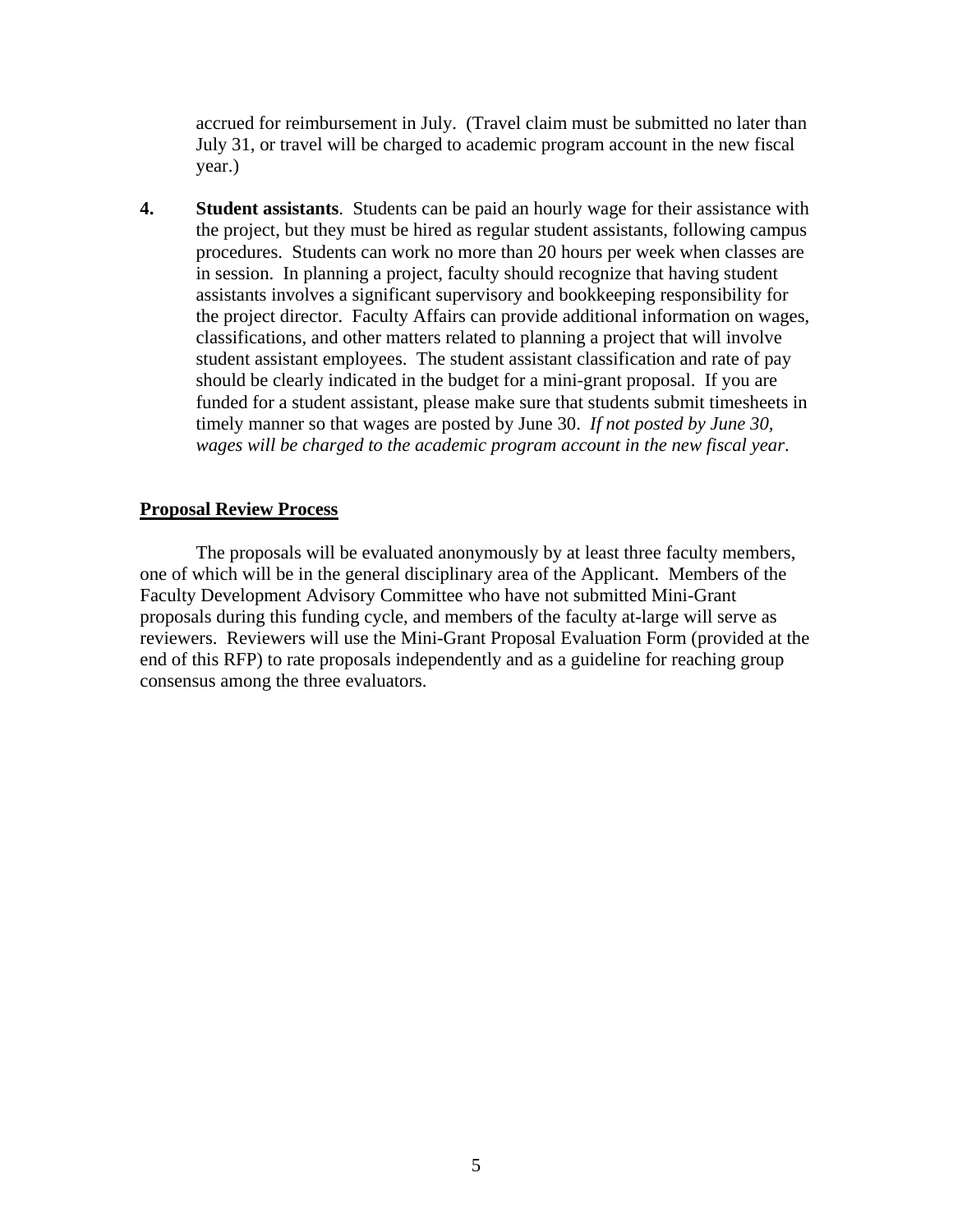# **2007-08 MINI-GRANT PROPOSAL EVALUATION FORM**

# **Proposal Evaluation: Proposals will be evaluated based on individual sections of the proposal using the following criteria.**

| 1. Goals and Anticipated Outcomes<br>The goals of the proposal are well-defined.                       | Persuasively articulated         |
|--------------------------------------------------------------------------------------------------------|----------------------------------|
|                                                                                                        | Articulated                      |
|                                                                                                        |                                  |
|                                                                                                        | Vaguely described<br>Not evident |
|                                                                                                        |                                  |
| The anticipated outcomes are consistent with the                                                       | Persuasively articulated         |
| goals.                                                                                                 | Articulated                      |
|                                                                                                        | Vaguely described                |
|                                                                                                        | Not evident                      |
| The proposal delineates how the project will help                                                      | Persuasively articulated         |
| the faculty member(s) succeed in the RTP process,                                                      | Articulated                      |
| or it articulates an instructional improvement                                                         | Vaguely described                |
|                                                                                                        | Not evident                      |
| project with research to evaluate the effect.                                                          |                                  |
| <b>Plans and Procedures</b><br>2.                                                                      |                                  |
| The plans and procedures for achieving the goals                                                       | Persuasively articulated         |
| are clear and well-developed                                                                           | Articulated                      |
|                                                                                                        | Vaguely described                |
|                                                                                                        | Not evident                      |
| The plans and procedures are appropriate for the                                                       | Persuasively articulated         |
| anticipated outcomes                                                                                   | Articulated                      |
|                                                                                                        | Vaguely described                |
|                                                                                                        | Not evident                      |
|                                                                                                        | Persuasively articulated         |
|                                                                                                        | Articulated                      |
| The plans and procedures describe the activities of<br>the investigator(s) and any student assistants. | Vaguely described<br>Not evident |